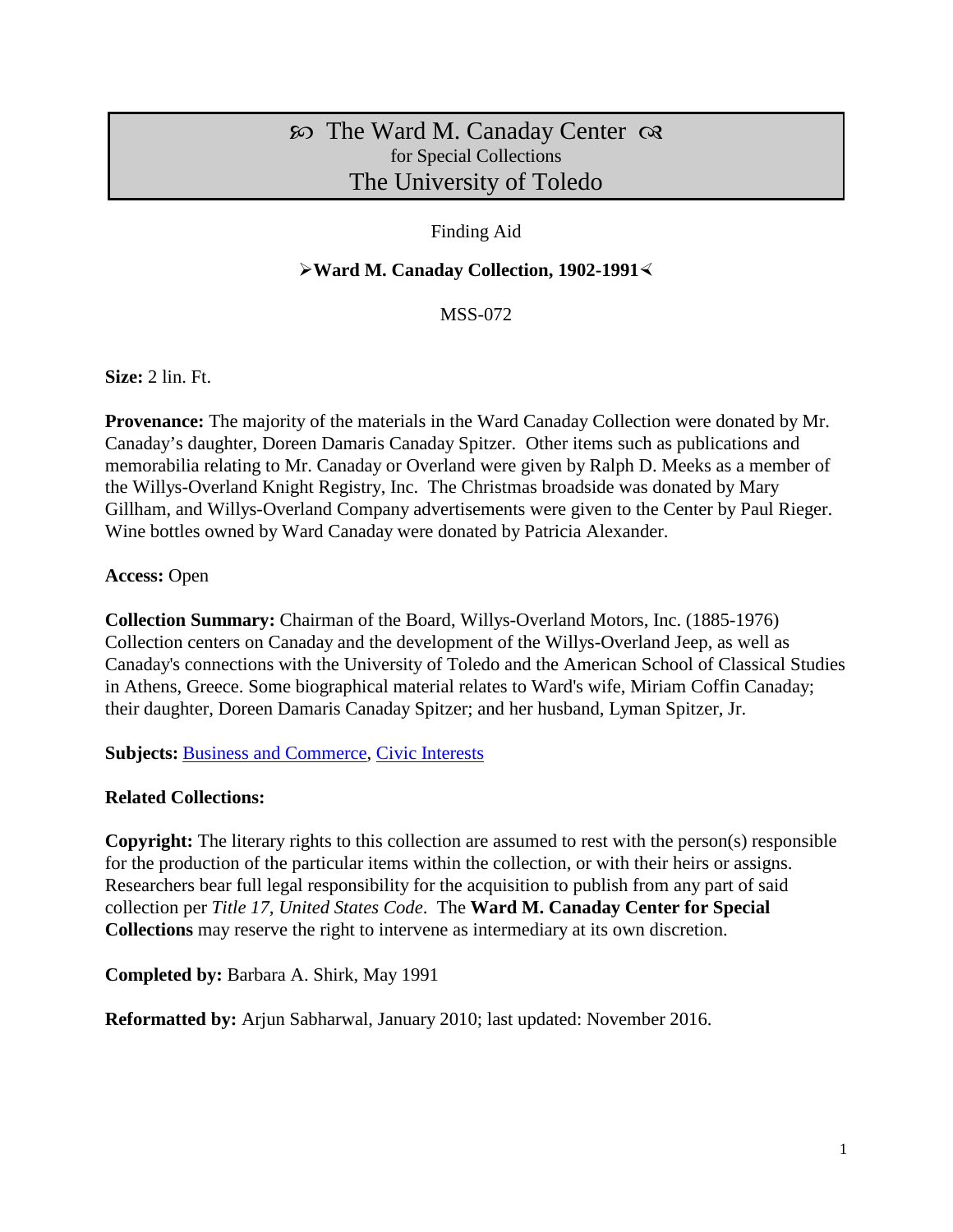### **Introduction**

This collection centers primarily on Ward M. Canaday, a Toledo community leader and chairman of the Board of Willys-Overland Motors, Inc. It contains personal information on Mr. Canaday as well as information on Willys-Overland with much emphasis on the development of the Jeep. It also shows his connection with the University of Toledo and the American School of Classical Studies in Athens, Greece.

In addition, there are biographies and papers relating to other members of the Canaday family; namely, his wife, Mariam Coffin Canaday; their daughter, Doreen Damaris Canaday Spitzer; and her husband, Lyman Spitzer, Jr. Also included is information relating to Mr. Canaday's brother, Frank; and Frank's wife, Molly Morpeth Canaday.

Anyone doing research in the areas of business administration, automobiles, University of Toledo and City of Toledo history, astronomy, and nuclear engineering would find this collection of interest.

No restrictions have been placed on the use of this collection.

#### **Scope and Content Note**

The Ward M. Canaday Collection focuses on Mr. Canaday and the activities associated with his role as businessman and leader in civic enterprises in the United States and abroad. The material in this collection is divided into nine sections which deal mainly with Mr. Canaday personally and Willys-Overland Motors, Inc. Included is information on some of the Canaday family members; however the portion relating to Mr. Canaday is the most extensive.

The first section of the collection deals with Mr. Canaday's speeches; photographs, which date from childhood to his 90th birthday; clippings on his obituary, as well as personal clippings (1949-1976), and clippings relating to Mr. Canaday and Willys-Overland (1934-1976). A great portion of this section shows his strong connection with the University of Toledo; particularly with his dedication of the William S. Carlson Library in 1973 and his affiliation with the Friends of the University Libraries. (The Ward M. Canaday Center of the Library was dedicated to him on September 25, 1979.) He also paved the way for the construction of the Engineering Science Building in 1960 and the establishment of a nuclear engineering department there. In addition to the University of Toledo, Mr. Canaday was committed to the American School of Classical Studies at Athens, Greece where he served as Trustee and President for several years. As the papers indicate, he was instrumental in acquiring funds for completion of the Agora excavations and the reconstruction of the Stoa of Attalos (digging, landscaping, building of a museum, etc.); and on April 1, 1983, Gennadeion West House, the residence of the director of the American School, was renamed Canaday House in memory of Mr. Canaday. Also among the items in this section are honors, citations and gifts to Ward Canaday that can be found under "Artifacts." One of these came from Chinese President, Chiang Kai-Shek, in 1947 as a thank you for wartime training in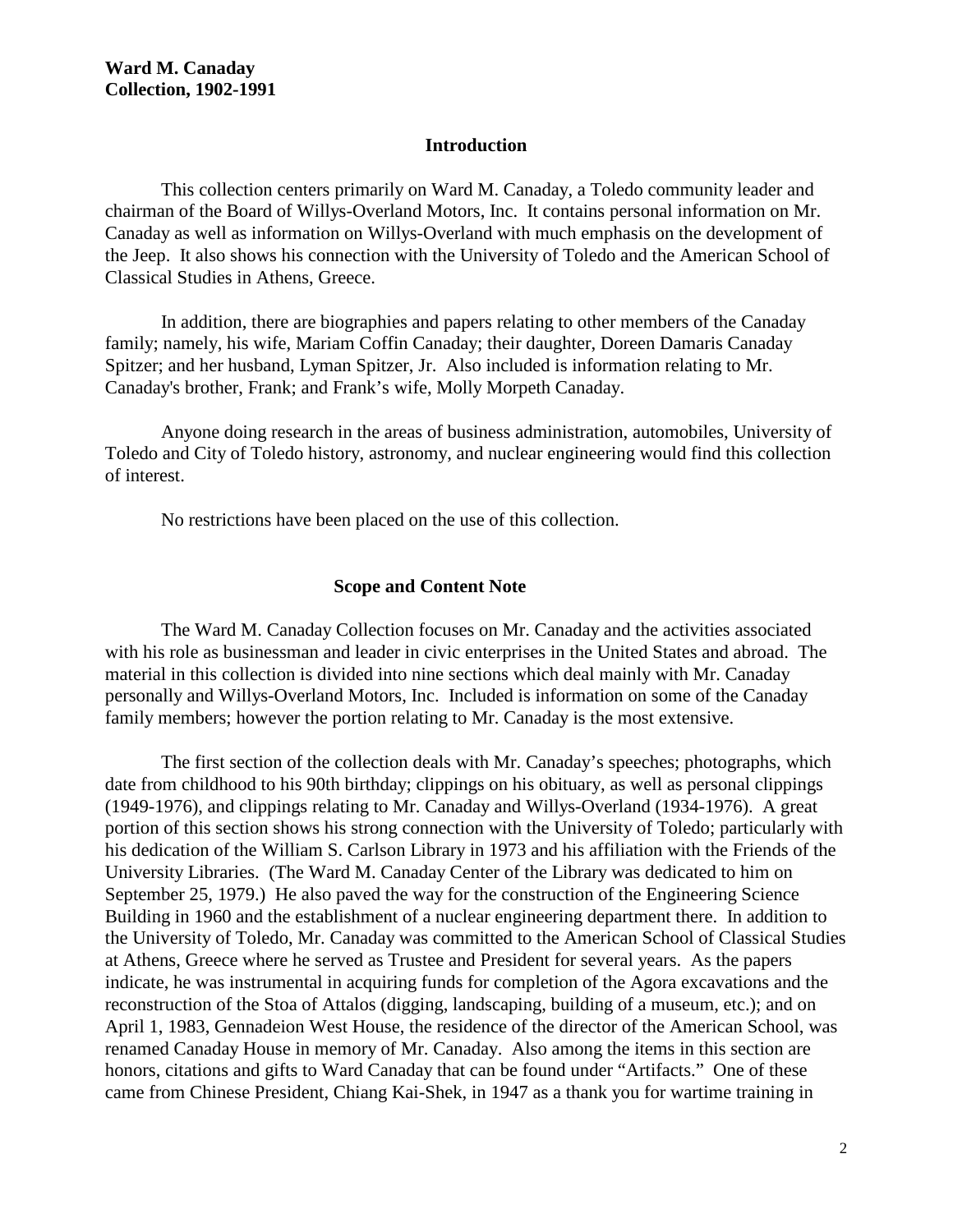### **Ward M. Canaday Collection, 1902-1991**

technical methods of production; another is a chrome-plated forty millimeter anti-aircraft projectile inscribed to him by Wilson Foundry and Machine Co.

The second section of the collection is devoted to Ward Canaday's wife, Mariam and contains primarily clippings (1971-1975) and news items relating to the many organizations to which she belonged; a few of which were the American Association of University Women, The Women's League of Toledo Symphony Orchestra and Toledo Opera Association, Women's Auxiliary of Riverside Hospital, etc. She attended Bryn Mawr College, Bryn Mawr, Pennsylvania and was a member of The Friends of the Library and Friends of Music there. Some of the items in the collection refer to the College library which was named the Mariam Coffin Canaday Library. Included also is a program for the dedication of the Mariam C. Canaday Medical Arts Building at Riverside Hospital in Toledo; her obituary, and correspondence, etc.

The third section is composed of personal material that relates to Ward and Mariam Canaday as a couple. For example, there are photographs taken on trips and social occasions; Christmas cards sent and received by the Canadays, including a framed church scene from Ward and Mariam; and clippings, some of which refer to their Inlands (Toledo) home and some which refer to Annaly, their Virgin Islands Estate.

The fourth and fifth sections of the collection refer to Ward and Mariam's daughter, Doreen, and her husband, Lyman Spitzer, Jr. There is correspondence referring to Doreen's honorary Doctor of Laws Degree from the University of Toledo and the Doreen Canaday Spitzer Fellowship, etc. There are also clippings (1939-1983) and book reviews of Doreen's biography of the Canadays, By One and One.

There are also clippings which chronicle the work of Doreen's husband, Lyman Spitzer, Jr., world-famous Princeton University astronomer and researcher.

The sixth and seventh sections relate to Ward Canaday's brother, Frank, and Frank's wife, Molly. Researchers will find a great deal of information on Frank, Molly, Ward, other family members, as well as Willys-Overland Motors in the Frank Canaday Papers (Collection No. 031). There is a list of items found in scrapbook No. l of Collection No. 031 in this sixth section of the Ward M. Canaday Collection. The scrapbook contains personal correspondence and photographs.

The eighth portion of the Ward Canaday Collection deals with Willys-Overland Motors with emphasis on the Jeep which Ward Canaday was credited with developing and building during World War II. The collection contains clippings and photographs of the Jeep as well as photographs, ad proofs, slides, negatives, and two original watercolor paintings in the "Jeep at War" series of paintings done by illustrator, James M. Sessions. There are also auto ads in the Willys-Overland" section which include a framed, pencil-drawn Willys ad by John Taylor Arms and publications that refer to the operation, care, and parts for the Aero, Overland, Knight, and Whippet autos. Included are clippings, photos, floor plans, etc. relating to the Jeep Administration Building which was demolished in 1979 and a World War II History of the plant (1941-1954) and a plot plan layout.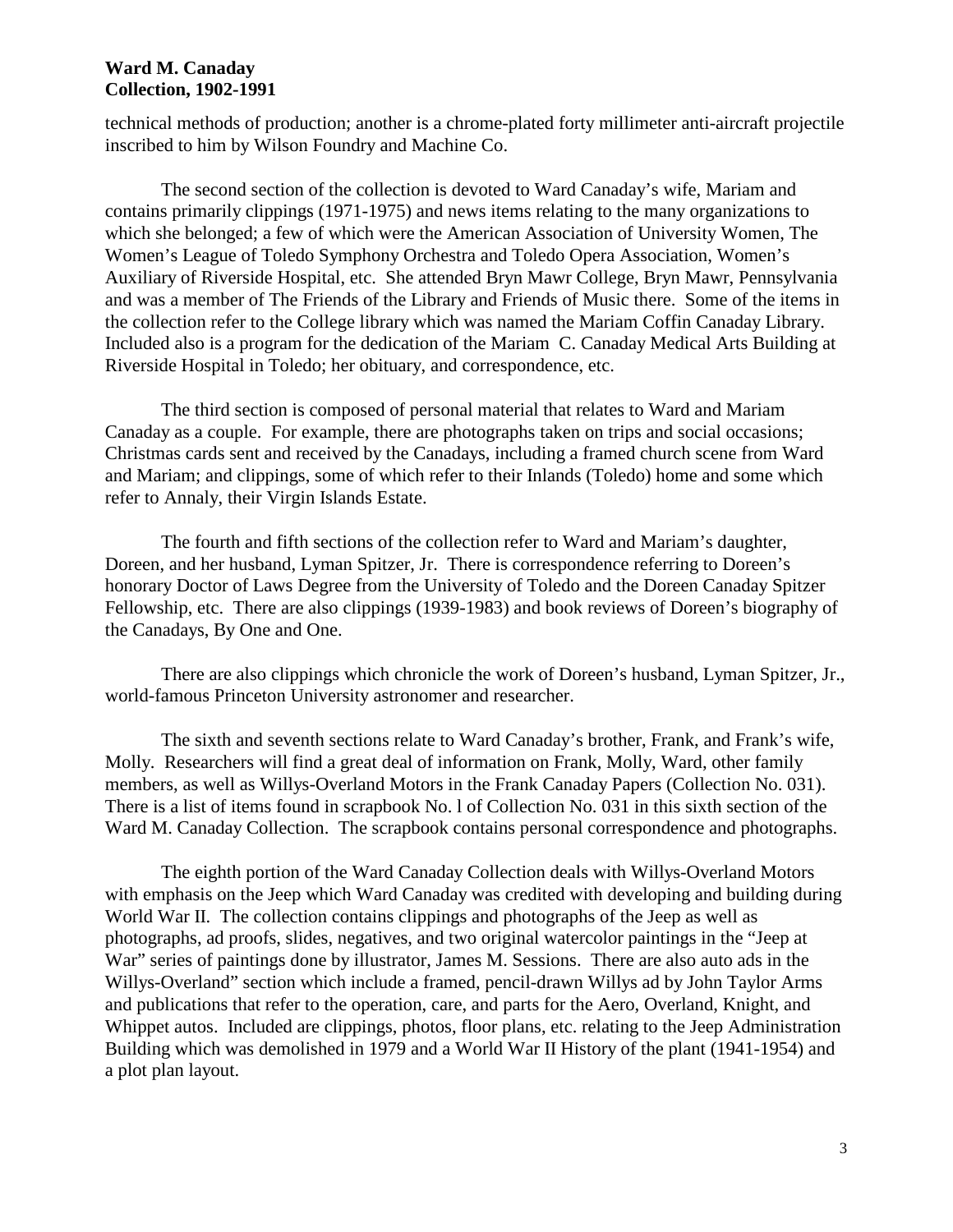# **Ward M. Canaday Collection, 1902-1991**

The final section (Miscellaneous) contains primarily clippings on Greece's royal family (1961-1966) and a book given to Ward Canaday by the author entitled, An Analysis of Plutonium Recycle in a Gas-Cooled Graphite-Moderated Reactor.

A bibliography listing publications which are located in The Canaday Center is attached to this finding aid.

# **Folder List**

| Box          | Folder         | Description                                           |
|--------------|----------------|-------------------------------------------------------|
| $\mathbf{1}$ |                | Ward Murphey Canaday                                  |
|              | $\mathbf{1}$   | Biography                                             |
|              | $\overline{2}$ | Correspondence, 1909-1917                             |
|              | $3*$           | Advertisements (Hoosier Kitchen Cabinet Co.),<br>n.d. |
|              | $\overline{4}$ | Programs, 1917                                        |
|              | 5              | Speeches, 1949-1963                                   |
|              | 6              | Reunion Anniversary Reports, Secretary's Report, and  |
|              |                | Alumni Bulletin (Harvard Class of 1907),              |
|              |                | 1913-1942                                             |
|              | 7              | Toledo Social Register, 1928                          |
|              | 8              | Chronological Lists of Events and Articles in         |
|              |                | Toledo Blade and New York Times,                      |
|              |                | 1934-1979                                             |
|              |                | Clippings                                             |
|              | 9              | New York Times - "Canaday-Willys"                     |
|              |                | 1909-1956                                             |
|              | 10             | Toledo Blade - "Canaday/Willys"                       |
|              |                | 1936-1976                                             |
|              | 11             | Personal, 1949-1976                                   |
|              |                | The University of Toledo                              |
|              | $12*$          | The Friends of the University Libraries               |
|              |                | (Miss Emch), 1942-1979                                |
|              | 13             | Engineering-Science Building, 1955-1960               |
|              | 14             | Affiliations, 1963                                    |
|              | 15             | William S. Carlson Library                            |
|              |                | Dedication, 1970-1973                                 |
|              |                | The Ward M. Canaday Center                            |
|              | 16             | Dedication, 1977-1984                                 |
|              | 17             | Book Collector's Corner, 1978-1982                    |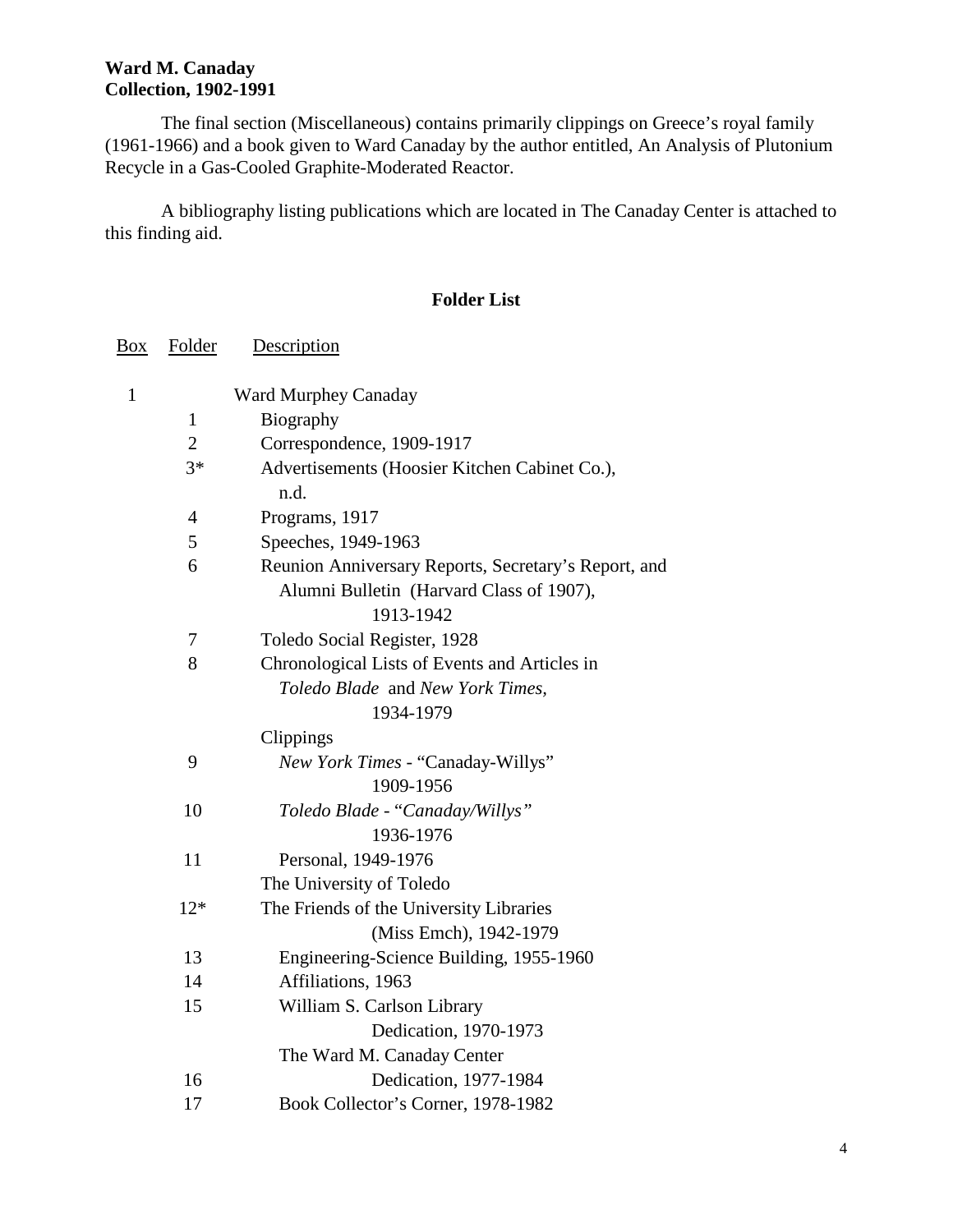# **Ward M. Canaday Collection, 1902-1991**

2

|   | 18            | Bookplate, 1979                                                       |
|---|---------------|-----------------------------------------------------------------------|
|   | 19            | Collections, 1980-1983                                                |
|   | 20            | American School of Classical Studies,                                 |
|   |               | Athens, Greece, 1964-1984                                             |
|   | 21            | Photographs                                                           |
|   | 22            | Drawing of Ward M. Canaday, n.d.                                      |
|   | 23            | Ninety-fifth Birthday Celebration, December 8, 1980,                  |
|   |               | 1975-1980                                                             |
|   | $24^{\wedge}$ | Artifacts                                                             |
|   | 25            | Obituary, 1976                                                        |
|   |               | Wine bottles (Chateau La Tour Blanche, 1941) imported from France and |
| 2 |               | labeled with Canaday's name                                           |
|   |               | Mariam Louise Coffin Canaday                                          |
| 1 | 26            | Biography                                                             |
|   | 27            | <b>Association of Collegiate Alumnae</b>                              |
|   |               | and American Association                                              |
|   |               | of University Women, 1917-1924                                        |
|   | 28            | Correspondence, 1970                                                  |
|   | 29            | Clippings, 1971-1975                                                  |
|   | 30            | Mariam Coffin Canaday Library                                         |
|   |               | Bryn Mawr, 1970-1975                                                  |
|   | 31            | Obituary, 1974-1975                                                   |
|   | 32            | Memorial Book, 1975                                                   |
|   | 33            | Medical Arts Building, Riverside Hospital,                            |
|   |               | Toledo, 1976                                                          |
|   |               |                                                                       |
|   |               | Ward and Mariam Canaday                                               |
|   | 34            | Correspondence (Personal), 1960-1967                                  |
|   |               | Clippings                                                             |
|   | 35            | 1970-1971                                                             |
|   | 36            | Residence: Inlands (Toledo) 1972-1977                                 |
|   | 37            | Residence: Annaly (Virgin Islands Estate),<br>##                      |
|   | 38            | Photographs                                                           |
|   |               | Christmas Cards                                                       |
|   | $39^$         | Sent by the Canadays                                                  |
|   | 40            | Received by the Canadays                                              |
|   |               |                                                                       |

Doreen Damaris Canaday Spitzer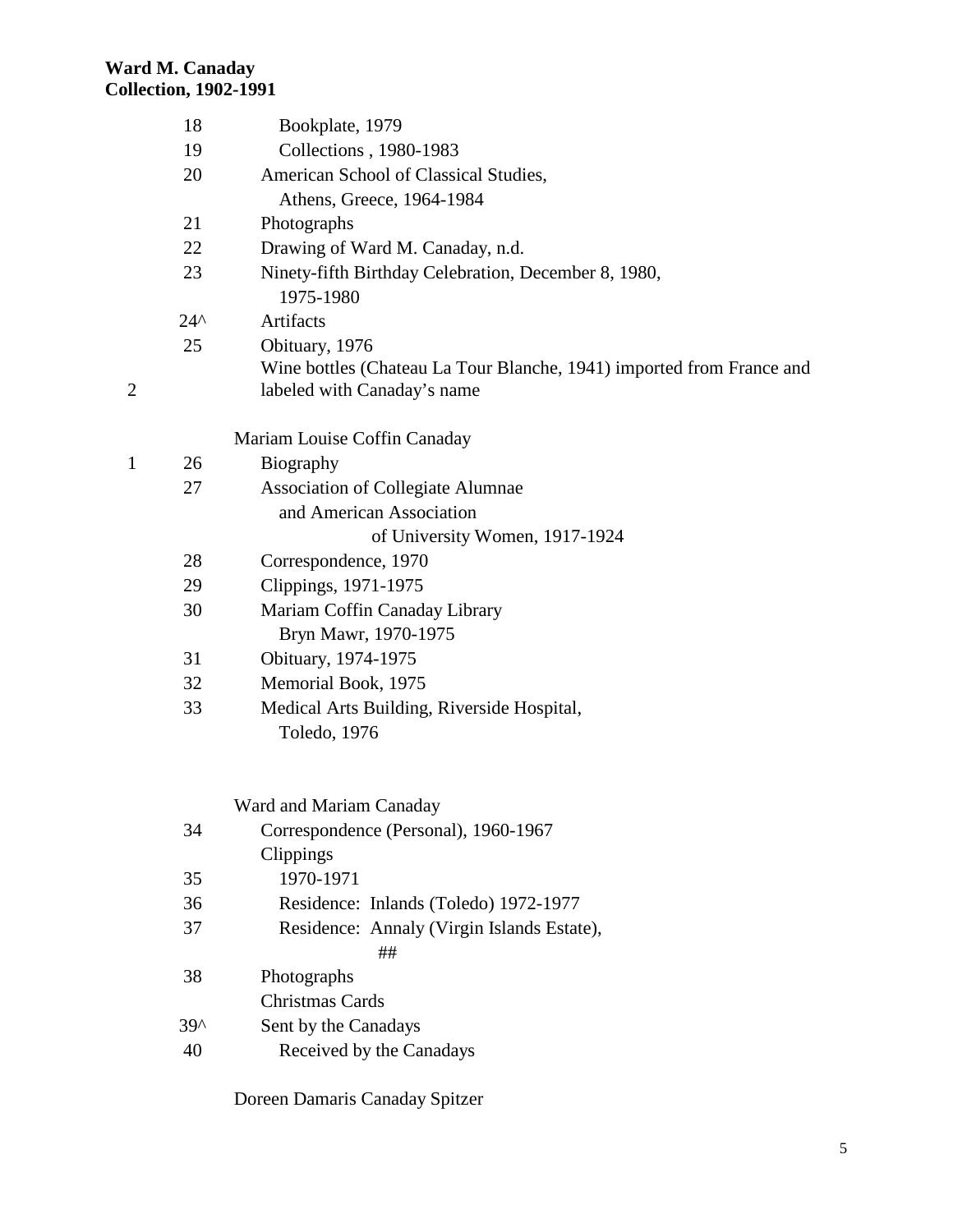| 41           | Biography                                                                                  |  |  |
|--------------|--------------------------------------------------------------------------------------------|--|--|
| 42           | Correspondence, 1979-1987                                                                  |  |  |
| 43           | Clippings, 1939-1983                                                                       |  |  |
| 44           | Book Reviews of By One and One                                                             |  |  |
|              | (Biography of the Canadays by Doreen Canaday Spitzer),<br>1985-1986                        |  |  |
|              | Lyman Spitzer, Jr.                                                                         |  |  |
| 45           | Biography                                                                                  |  |  |
| $46*$        | Work In Astronomy and Related Newspaper Articles,<br>1947-1990                             |  |  |
|              | <b>Frank Harrison Canaday</b>                                                              |  |  |
| 47           | Biography                                                                                  |  |  |
| 48           | Description of Scrapbook No. 1,<br>1913-1919                                               |  |  |
| 49           | Address at the Jubilee Celebration of Levin District<br>High School, 1940 (by Robert Pope) |  |  |
|              | <b>Molly Morpeth Canaday</b>                                                               |  |  |
| 50           | Biography                                                                                  |  |  |
|              | The Willys-Overland Company/Willys-Overland Motors, Inc.<br>"The Jeep"                     |  |  |
| $51*$        | Clippings and Photographs, 1945-1991                                                       |  |  |
| $52^{\circ}$ | Videos (2) - History of Jeep and 50th Anniversary Jeep                                     |  |  |
| 53           | "Jeep at War" Series                                                                       |  |  |
|              | Photographs and Negatives (23)                                                             |  |  |
| 54*^         | Ad Proofs $(23)$ and Paintings $(2)$ ^ (oversize cabinet 11, drawers A and B)              |  |  |
| 55           | Slides $(23)$                                                                              |  |  |
| 56           | Sessions, James M., Illustrator, (Biography, etc.)                                         |  |  |
| 57           | Jeep - Family of Four-Wheel Vehicles in Public Service                                     |  |  |
| 58           | Ad Brochure, 1956                                                                          |  |  |
|              | "Salute to a Steel Soldier: The Jeep"<br>(WTOL - TV's Documentary on the Jeep),            |  |  |
|              | May 23, 1964                                                                               |  |  |
| 59           | Jeep Administration Building                                                               |  |  |
|              | Floor Plan                                                                                 |  |  |
| 60           | Clippings                                                                                  |  |  |
|              | (Destruction of the Building), 1979                                                        |  |  |
| 61           | Photographs                                                                                |  |  |